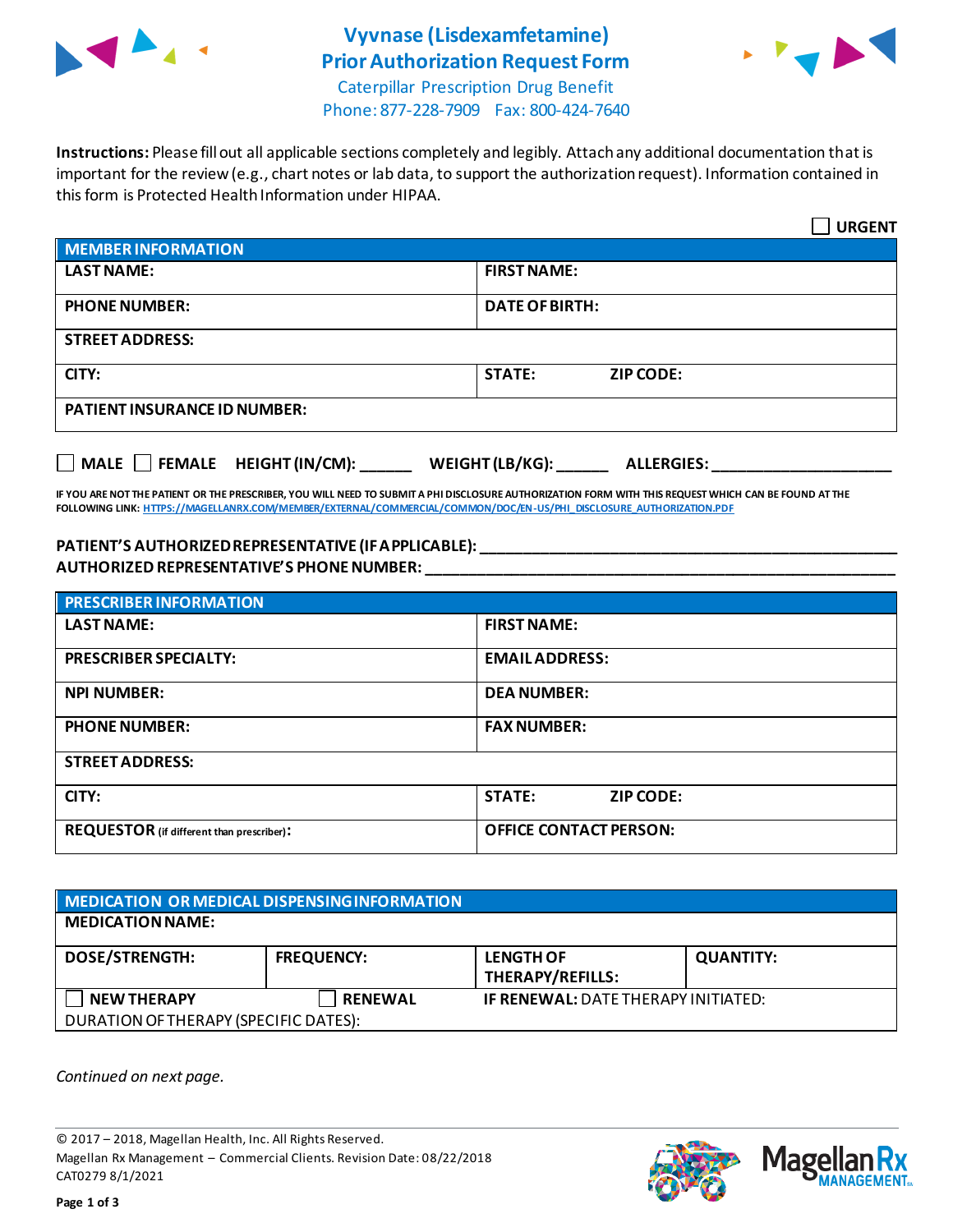

## **Vyvnase (Lisdexamfetamine) Prior Authorization Request Form**

Caterpillar Prescription Drug Benefit Phone: 877-228-7909 Fax: 800-424-7640



| <b>MEMBER'S LAST NAME:</b>                                                                                                                                       | <b>MEMBER'S FIRST NAME:</b>                                                                                              |                                           |  |  |  |
|------------------------------------------------------------------------------------------------------------------------------------------------------------------|--------------------------------------------------------------------------------------------------------------------------|-------------------------------------------|--|--|--|
|                                                                                                                                                                  | 1. HAS THE PATIENT TRIED ANY OTHER MEDICATIONS FOR THIS CONDITION?                                                       | <b>NO</b><br>YES (if yes, complete below) |  |  |  |
| <b>MEDICATION/THERAPY (SPECIFY</b>                                                                                                                               | <b>DURATION OF THERAPY (SPECIFY</b>                                                                                      | <b>RESPONSE/REASON FOR</b>                |  |  |  |
| DRUG NAME AND DOSAGE):                                                                                                                                           | DATES):                                                                                                                  | <b>FAILURE/ALLERGY:</b>                   |  |  |  |
|                                                                                                                                                                  |                                                                                                                          |                                           |  |  |  |
|                                                                                                                                                                  |                                                                                                                          |                                           |  |  |  |
| <b>2. LIST DIAGNOSES:</b>                                                                                                                                        |                                                                                                                          | <b>ICD-10:</b>                            |  |  |  |
| $\Box$ Binge eating disorder(BED)<br>$ICD-10$                                                                                                                    |                                                                                                                          |                                           |  |  |  |
|                                                                                                                                                                  |                                                                                                                          |                                           |  |  |  |
|                                                                                                                                                                  | 3. REQUIRED CLINICAL INFORMATION: PLEASE PROVIDE ALL RELEVANT CLINICAL INFORMATION TO SUPPORT A                          |                                           |  |  |  |
| PRIOR AUTHORIZATION.                                                                                                                                             |                                                                                                                          |                                           |  |  |  |
| <b>Clinical Information:</b><br><b>Initial Request:</b>                                                                                                          |                                                                                                                          |                                           |  |  |  |
|                                                                                                                                                                  | Is prescriber a clinician in a psychiatry office, a psychologist, or a clinician in a dedicated Eating Disordersprogram? |                                           |  |  |  |
| $\Box$ Yes $\Box$ No                                                                                                                                             |                                                                                                                          |                                           |  |  |  |
| Is patient's BMI is between 18 and 45kg/m <sup>2</sup> (inclusive)? $\Box$ Yes $\Box$ No                                                                         |                                                                                                                          |                                           |  |  |  |
|                                                                                                                                                                  | Does patient have recurrent, episodic binges of eating larger amounts of food than normal within a 2-hour period?        |                                           |  |  |  |
| $\Box$ Yes $\Box$ No                                                                                                                                             |                                                                                                                          |                                           |  |  |  |
| Has patient been binge-eating for at least three months? $\Box$ Yes $\Box$ No                                                                                    |                                                                                                                          |                                           |  |  |  |
| Does patient have three or more binge-eating days per week? $\Box$ Yes $\Box$ No                                                                                 |                                                                                                                          |                                           |  |  |  |
|                                                                                                                                                                  | Does patient have a sense of lack of control during these episodes? $\Box$ Yes $\Box$ No                                 |                                           |  |  |  |
| Does patient experience distress from binge episodes? $\Box$ Yes $\Box$ No                                                                                       |                                                                                                                          |                                           |  |  |  |
| Does patient purge following binge episodes? $\Box$ Yes $\Box$ No                                                                                                |                                                                                                                          |                                           |  |  |  |
| Does patient have bulimia nervosa or anorexia nervosa? □ Yes □ No                                                                                                |                                                                                                                          |                                           |  |  |  |
| Does patient experience at least three of the following during a binge episode?: $\Box$ Yes $\Box$ No Please check options.                                      |                                                                                                                          |                                           |  |  |  |
| $\Box$ Eating much more rapidly than normal                                                                                                                      |                                                                                                                          |                                           |  |  |  |
| $\Box$ Eating until feeling uncomfortably full                                                                                                                   |                                                                                                                          |                                           |  |  |  |
| $\Box$ Eating large amounts when not physically hungry<br>$\Box$ Eating alone because of embarrassment                                                           |                                                                                                                          |                                           |  |  |  |
| $\Box$ Feeling disgusted, depressed and/or guilty                                                                                                                |                                                                                                                          |                                           |  |  |  |
|                                                                                                                                                                  |                                                                                                                          |                                           |  |  |  |
| <b>Renewal Request:</b>                                                                                                                                          |                                                                                                                          |                                           |  |  |  |
| Is prescriber a clinician in a psychiatry office, a psychologist, or a clinician in a dedicated Eating Disordersprogram?                                         |                                                                                                                          |                                           |  |  |  |
| $\Box$ Yes $\Box$ No                                                                                                                                             |                                                                                                                          |                                           |  |  |  |
| Is patient continuing to have a positive response to therapy? $\Box$ Yes $\Box$ No Please submit chart documentation.                                            |                                                                                                                          |                                           |  |  |  |
|                                                                                                                                                                  |                                                                                                                          |                                           |  |  |  |
| Are there any other comments, diagnoses, symptoms, medications tried or failed, and/or any other information the<br>physician feels is important to this review? |                                                                                                                          |                                           |  |  |  |

© 2017 – 2018, Magellan Health, Inc. All Rights Reserved. Magellan Rx Management – Commercial Clients. Revision Date: 08/22/2018 CAT0279 8/1/2021